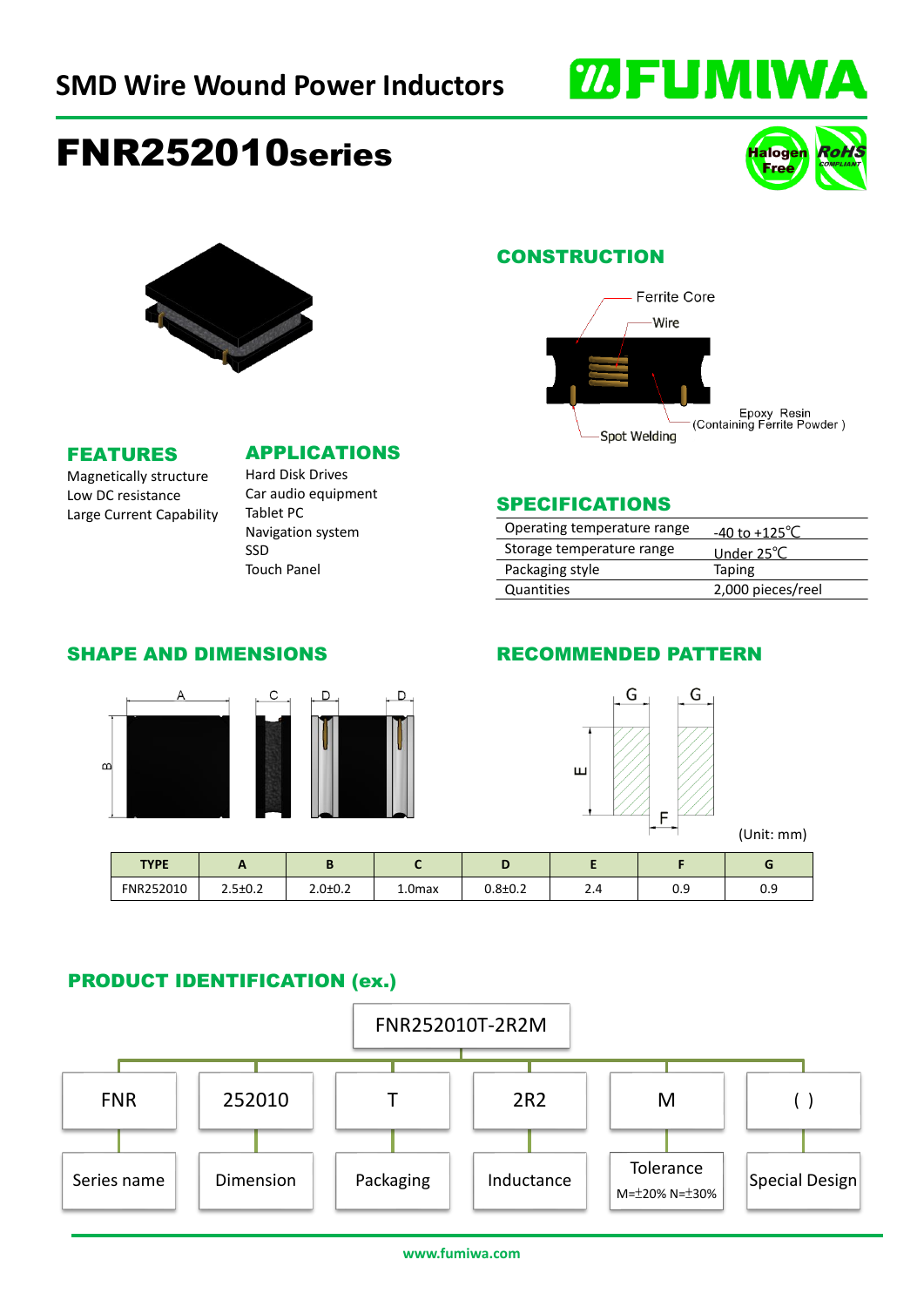

## ELECTRICAL CHARACTERISTICS

| Part No.        | Inductance<br>Inductance<br>(uH)<br>tolerance | <b>Test Frequency</b> | DC Resistance | Saturation current<br>Isat(mA) |      | Temperature rise current<br>$\text{lrms}(mA)$ |      |      |
|-----------------|-----------------------------------------------|-----------------------|---------------|--------------------------------|------|-----------------------------------------------|------|------|
|                 |                                               |                       | (MHz)         | $(\Omega) \pm 20\%$            | Typ. | Max.                                          | Typ. | Max. |
| FNR252010T-R47N | 0.47                                          | ±30%                  |               | 0.038                          | 3800 | 3600                                          | 3700 | 3400 |
| FNR252010T-R68N | 0.68                                          | ±30%                  |               | 0.048                          | 3100 | 2900                                          | 2900 | 2600 |
| FNR252010T-1R0N | 1.0                                           | ±30%                  |               | 0.076                          | 2450 | 2200                                          | 2500 | 2200 |
| FNR252010T-2R2M | 2.2                                           | ±20%                  |               | 0.130                          | 1800 | 1600                                          | 1800 | 1600 |
| FNR252010T-3R3M | 3.3                                           | ±20%                  |               | 0.180                          | 1500 | 1400                                          | 1500 | 1300 |
| FNR252010T-4R7M | 4.7                                           | ±20%                  |               | 0.267                          | 1250 | 1100                                          | 1300 | 1050 |
| FNR252010T-6R8M | 6.8                                           | ±20%                  |               | 0.427                          | 1000 | 900                                           | 1050 | 900  |
| FNR252010T-100M | 10                                            | ±20%                  |               | 0.576                          | 850  | 800                                           | 850  | 800  |

\*The saturation current value (Isat) is the DC current value having inductance decrease down to 30% (at 25℃)

\*The temperature rise current value ( Irms )is the DC current value having temperature increase up to 40℃(at 25℃)

\*Rated current: smaller value of either Isat or Irms.

### RECOMMENDED SOLDERING CONDITIONS



Time $(s)$